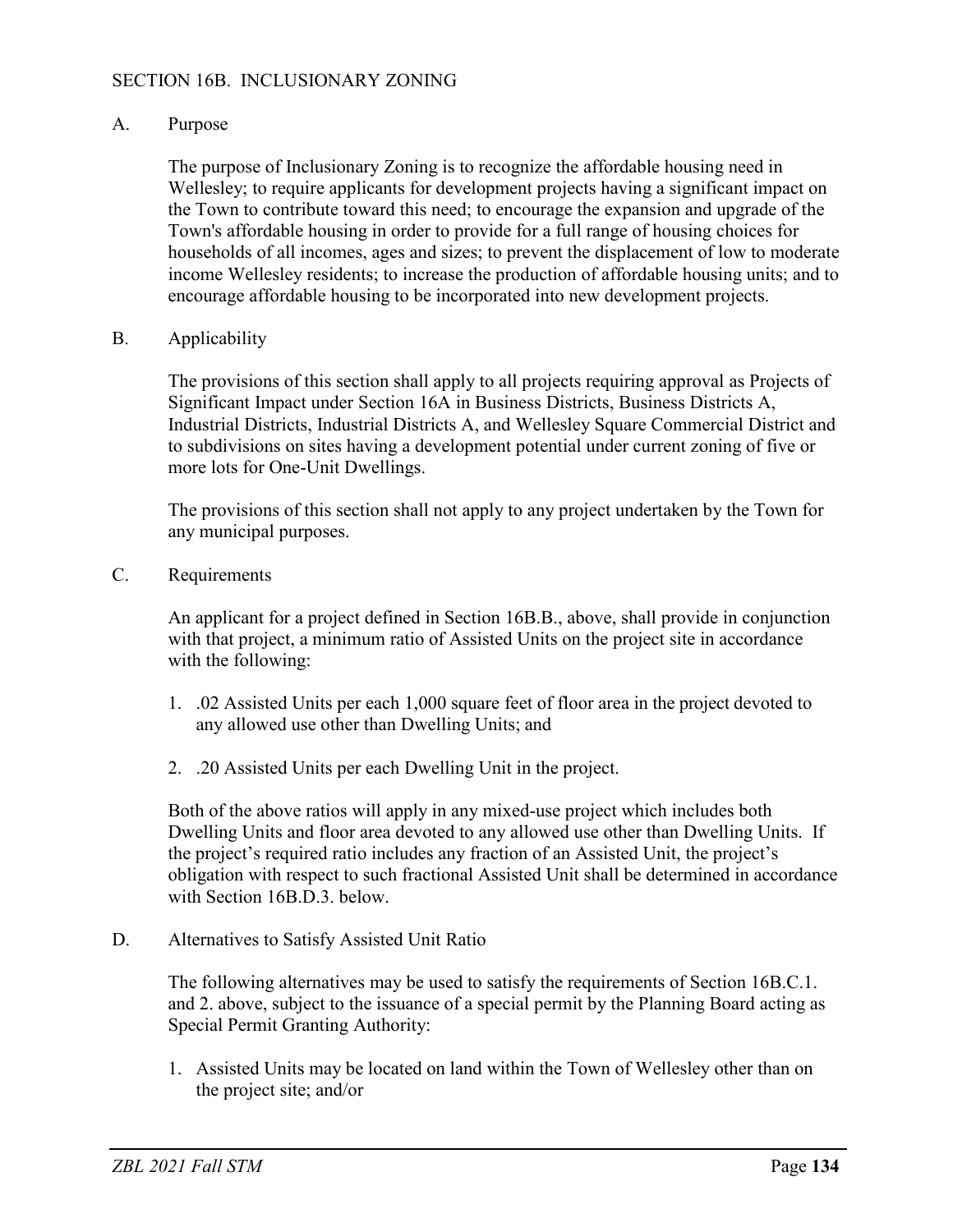- 2. A cash contribution may be made to the affordable housing trust fund account established by the Wellesley Housing Development Corporation pursuant to Chapter 311 of the Acts of 1998 as a payment-in-lieu of providing the required ratio of Assisted Units on the project site. Moneys so deposited with in such trust fund account shall only be used to provide Assisted Units within the Town according to the required ratio for that project; and/or
- 3. If the required ratio calculated under Section 16B.C.1. and 2. above includes any fractional Assisted Unit, the project's obligation with respect to such fractional Assisted Unit may be satisfied either by providing a whole Assisted Unit for such fractional Assisted Unit either on the project site or off the project site or by making a cash contribution under Section 16B.D.2. above in the amount equal to the product of (a) such fraction multiplied by (b) the cash contribution for a whole Assisted Unit determined under Section 16B.E. below. In a mixed use development fractional Assisted Units attributable to commercial and residential must be accounted for separately, and may not be added together.
- E. Determination of Cash Contribution

The amount of the cash contribution described in Section 14B.D.2. above shall be determined by the Planning Board and shall be the amount equal to the product of (1) the required number of Assisted Units multiplied by (2) the difference in sale price between an Assisted Unit and a Conventional Unit. For the purposes of determining the amount of the cash contribution, an Assisted Unit shall be deemed to have at least three bedrooms and 1,500 square feet of living space.

The sale price for the Assisted Unit shall be determined in accordance with the Local Initiative Program regulations of the Massachusetts Department of Housing and Community Development (DHCD) at 760 CMR 45.00 or any successor regulations or program of DHCD establishing guidelines for low or moderate income housing programs that qualify under General Laws Chapter 40B. The sale price for the Conventional Unit shall be based on the current median sale price in the Town for Conventional Units similar in size and type to the Assisted Unit.

- F. General Provisions
	- 1. The Planning Board shall be charged with administering this by-law and shall promulgate rules and regulations to implement its provisions.
	- 2. To the extent practicable, Assisted Units shall be dispersed throughout the project unless they are to be provided on other land. The Assisted Units shall be indistinguishable in external appearance from any market-rate housing units in the project.
	- 3. Accessible unit(s), not to exceed 15% of the total number of units, may be required in any project.